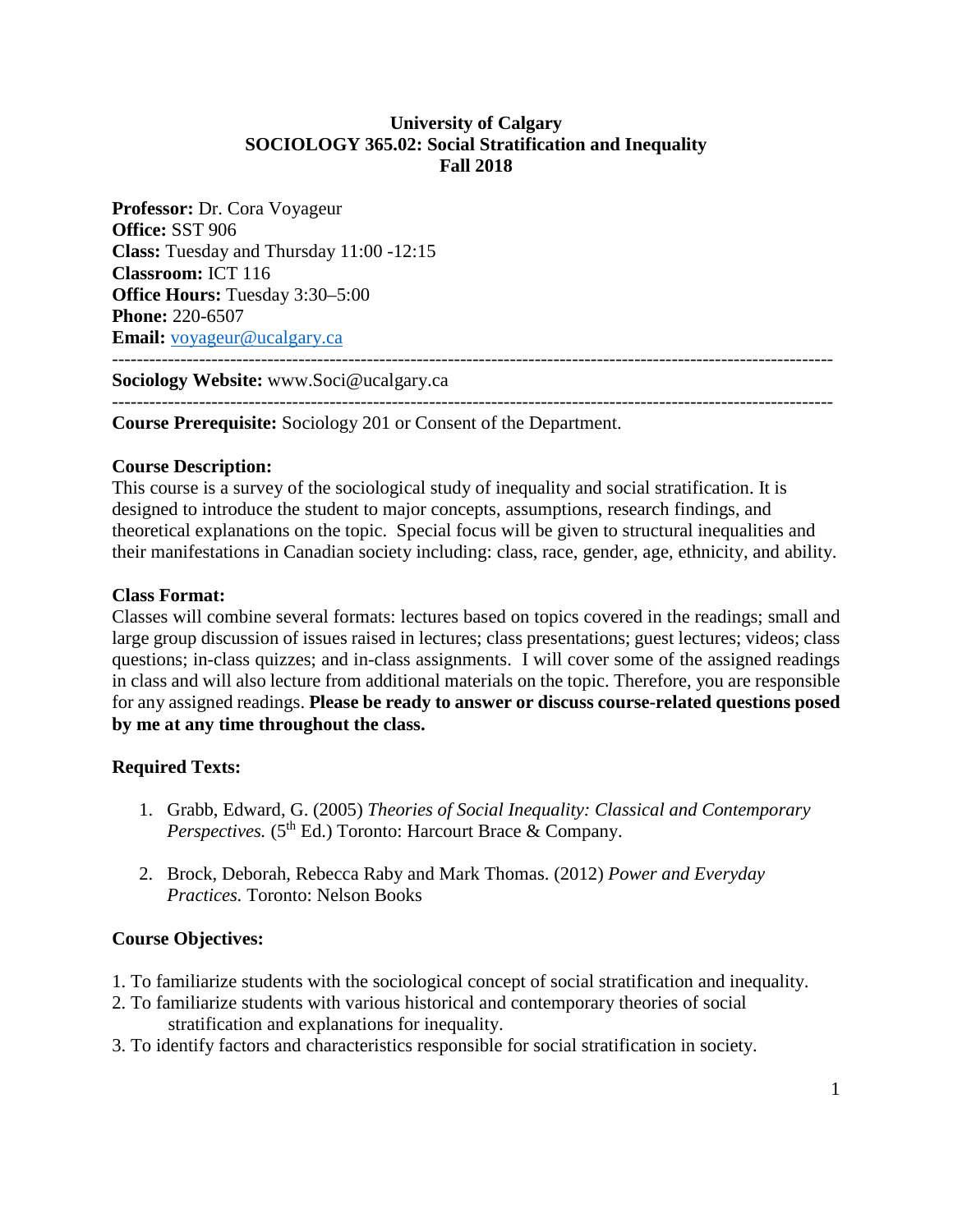- 4. To explore manifestations of inequality Canadian society, their impact on lived experiences, and to propose possible solutions.
- 5. To discuss and remain aware of various examples of social stratification and inequality in our contemporary society as they may arise from time to time during the term.

# **Evaluation for a Passing Grade:**

## **NOTE: Receiving credit in all components of this evaluation (including the Colleague Evaluation, proposal and pop quizzes) is mandatory to obtain a passing grade in this course. You must receive an overall grade of 55% to pass the course.**

## **1. Examinations 65%**

There will be 1 mid-term examination and 1 final examination. The examinations will cover lectures, guest lectures, videos, class discussions, and assigned reading materials scheduled up to the exam. This means that students will also be responsible for readings and topics **not covered** in class. You must receive at least 55% or a grade of "D" to pass an exam.

Examinations will be a combination of any or all of the following: multiple choice, true/false, definition, short answer and essay questions. This manner of testing allows the student to demonstrate varying methods of academic skill. I do not expect the student to rely solely on rote memory. I expect application, analysis, synthesis, and **integration of course materials** into your reasoned and concise answers. Therefore, you must be **specific** rather than **genera**l in your responses. The short answer and long answer questions require a reasonable standard of writing. Poor spelling, disjointed or incomplete sentences, poor grammar and punctuation, inadequate sentence and paragraph structure will only detract from the ideas you are trying to express and will negatively impact your mark.

The final exam is **non-cumulative**. This means that the mid-term will cover only materials from the first class to the class prior to the mid-term exam. The final exam will cover materials from the mid-term to the last day of class. Although the final exam is non-cumulative, students might find reviewing the mid-term exam valuable in preparation for the final. In other words, do not forget everything you learned prior to the mid-term.

**Examination dates are strictly enforced.** The dates and assigned weights for exams are:

| Mid-term Exam | October 18                 | 30 % |
|---------------|----------------------------|------|
| Final Exam    | Date set by Registrar 35 % |      |

| 2. | <b>Group Presentation</b>                  | 25% |
|----|--------------------------------------------|-----|
|    | <b>Research Project/Class Presentation</b> | 15% |

Students must complete a group presentation on inequality for this course. The topic can be historical or contemporary and can be about a situation, an event, a group, or a person. Students must work in groups of 4 or 5. The group presentation has 2 parts: the proposal (due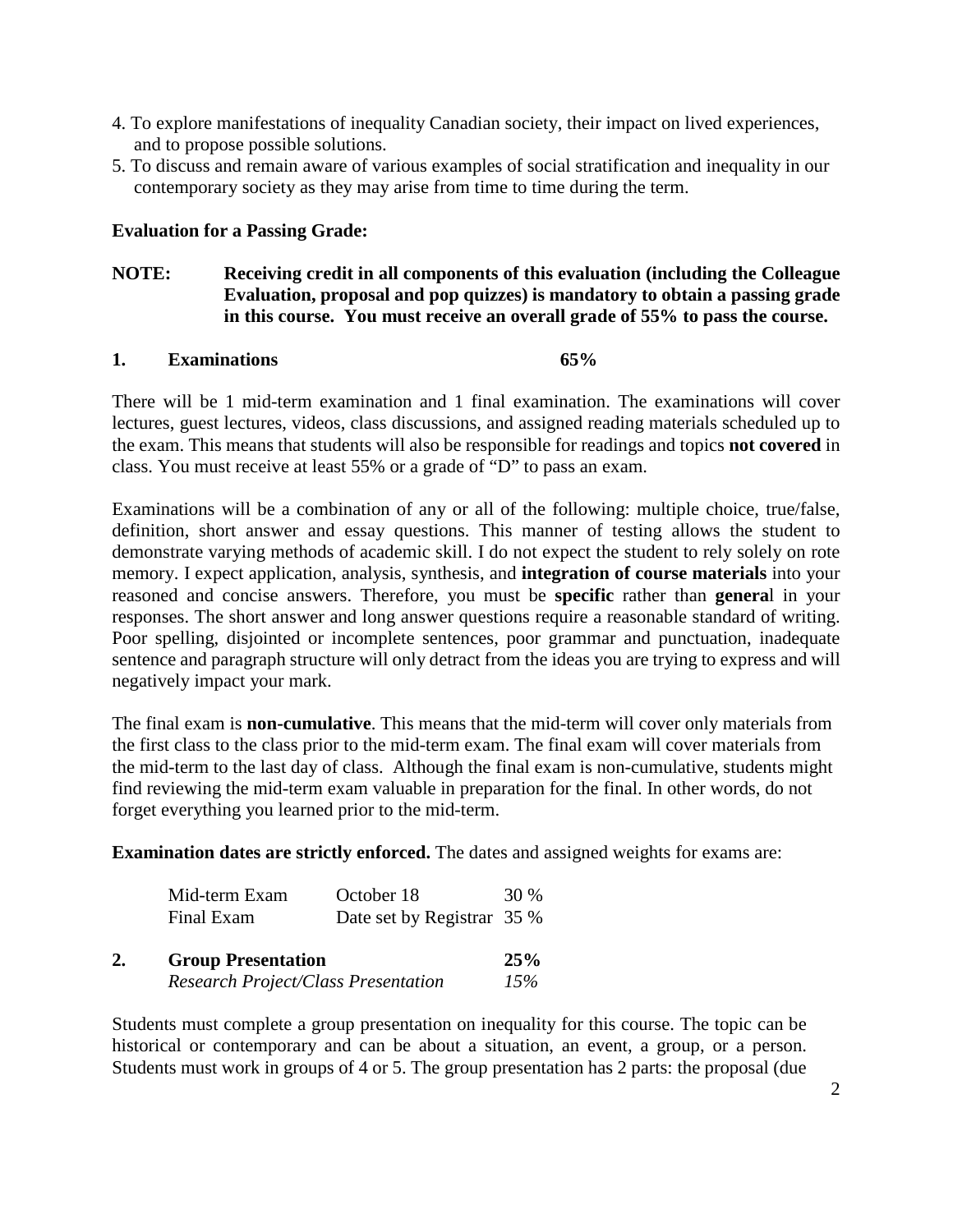October 2) and the presentation which will be scheduled for late October. You must convince the world that this particular person, situation or event is worth knowing about. Be creative!

## *Proposal* 5*%*

Students (you and your research partners) must jointly write a 4-page research proposal that explains the topic you plan to research and this must include a 2-page annotated bibliography. Since this is a research project, the annotated bibliography must have at least 5 academic sources -- only one of which can be from the Internet. The Internet source must be a government, institutional or educational website. You can use books, academic articles, newspaper, magazine articles, and limited Internet information. Proposal due: October 4.

*Colleague Assessment* 5*%*

Your group members will evaluate your contribution to the group project. This evaluation accounts for 5% of your final mark so you **must** do your share of the work. The mark you get on your colleague evaluation will be proportional to your final grade on the presentation. Further, if you receive a participation grade of "0" from all of your fellow group members then you will not receive a grade for the poster presentation, and thus, fail the course. This will be done after all the class presentations are completed. I may require you to justify the grades you give to your research partners.

# 3. *In-class Pop Quizzes:* **10%**

Throughout the course I will give five in-class pop quizzes worth 2% each. These quizzes will be based on information from that day's class. Your answers must be turned in at the end of the class. **You must be present on the days these quizzes are given to receive a mark**.

| <b>Percentage</b> | Grade         | <b>Meaning</b>      |
|-------------------|---------------|---------------------|
| $95+$             | $A+$          | Outstanding         |
| 89 - 94           | A             |                     |
| $86 - 88$         | $A-$          |                     |
| $82 - 85$         | $B+$          | Very Good           |
| $79 - 81$         | B             |                     |
| $76 - 78$         | $B-$          |                     |
| $72 - 75$         | $C+$          | Good                |
| $68 - 71$         | $\mathcal{C}$ |                     |
| $64 - 67$         | $C-$          |                     |
| $60 - 63$         | $D+$          |                     |
| $55 - 59$         | D             | <b>Minimal Pass</b> |
| 0 - 54            | F             | Fail                |

**Final grades** will be assigned according to the University of Calgary's 4-point grading system based on the following percentage distributions: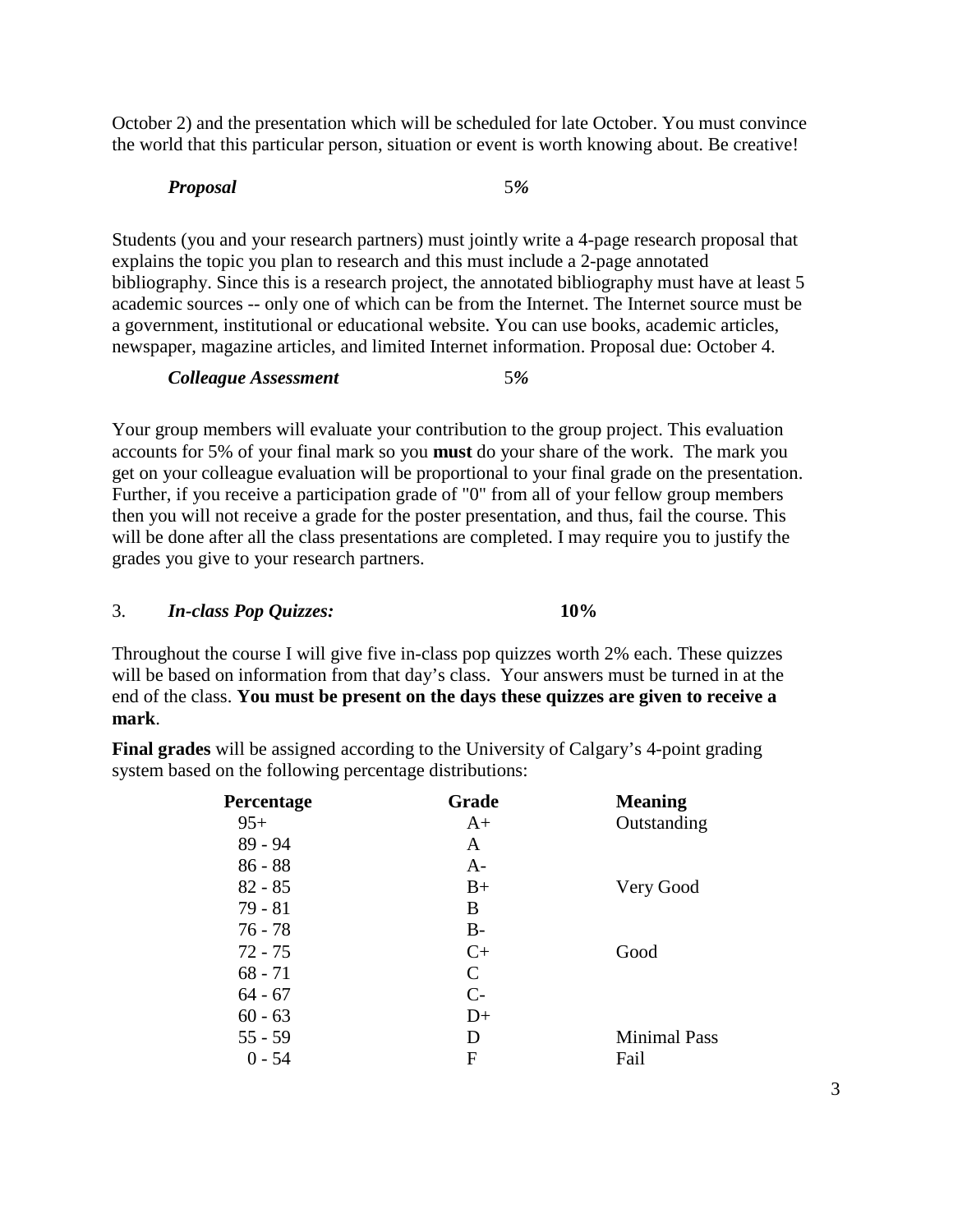The A+ grade became an official grade at the University of Calgary in Fall, 2002. The A+ grade is described as an honorific grade with the same grade point value as an A grade (4.0). It will be used to indicate outstanding performance in a subject area but not have a higher grade point average.

# **Grade Reappraisal:**

Within two weeks of the date the exam/assignment is returned, students seeking reappraisal of examinations or assignments must submit a written response to the instructor explaining the basis for reconsideration of one's mark. The instructor will reconsider the grade assigned and will then book a time with the student to discuss his or her work and rationale. It should be noted that a reassessed grade may be raised, lowered, or remain the same.

# **Deferrals:**

When possible, please provide advance notice if you are unable to write an exam or complete/turn-in assignments on time. All requests for deferral of a course component due to health reasons must be accompanied by written documentation as outlined in the University Calendar and should be obtained while the student has the health issue rather than after recovery. Deferrals will be allowed in the following circumstances: illness, domestic affliction or religious conviction. Travel arrangements, misreading the syllabus, and scheduling conflicts with other classes or employment are not valid reasons for requesting a deferral. Deferrals will not be granted if it is determined that just cause is not shown by the student.

If you have missed a test for a legitimate reason, the instructor can require you to write a "makeup" exam as close in time to the original exam as possible or can choose to transfer the percentage weight to another course component. If the instructor schedules a "make-up" exam for you, its date and location will be at the convenience of the Department of Sociology.

# **Deferred Final Exam Form:**

Please note that requests to defer a Registrar scheduled final exam are dealt with through the Registrar's Office. Further information about deadlines, and where paperwork should be taken, is available on the form, which can be found at:<https://www.ucalgary.ca/registrar/student-forms>

# **Deferred Term Work Form:**

Deferral of term work past the end of a term also requires a form to be filled out. It's available at [https://www.ucalgary.ca/registrar/files/registrar/deferred\\_termwork15\\_0.pdf](https://www.ucalgary.ca/registrar/files/registrar/deferred_termwork15_0.pdf) 

Once an extension date has been agreed between instructor and student, the form should be taken to the Faculty of Arts Program Information Centre (SS 110) for approval by an Associate Dean (Students).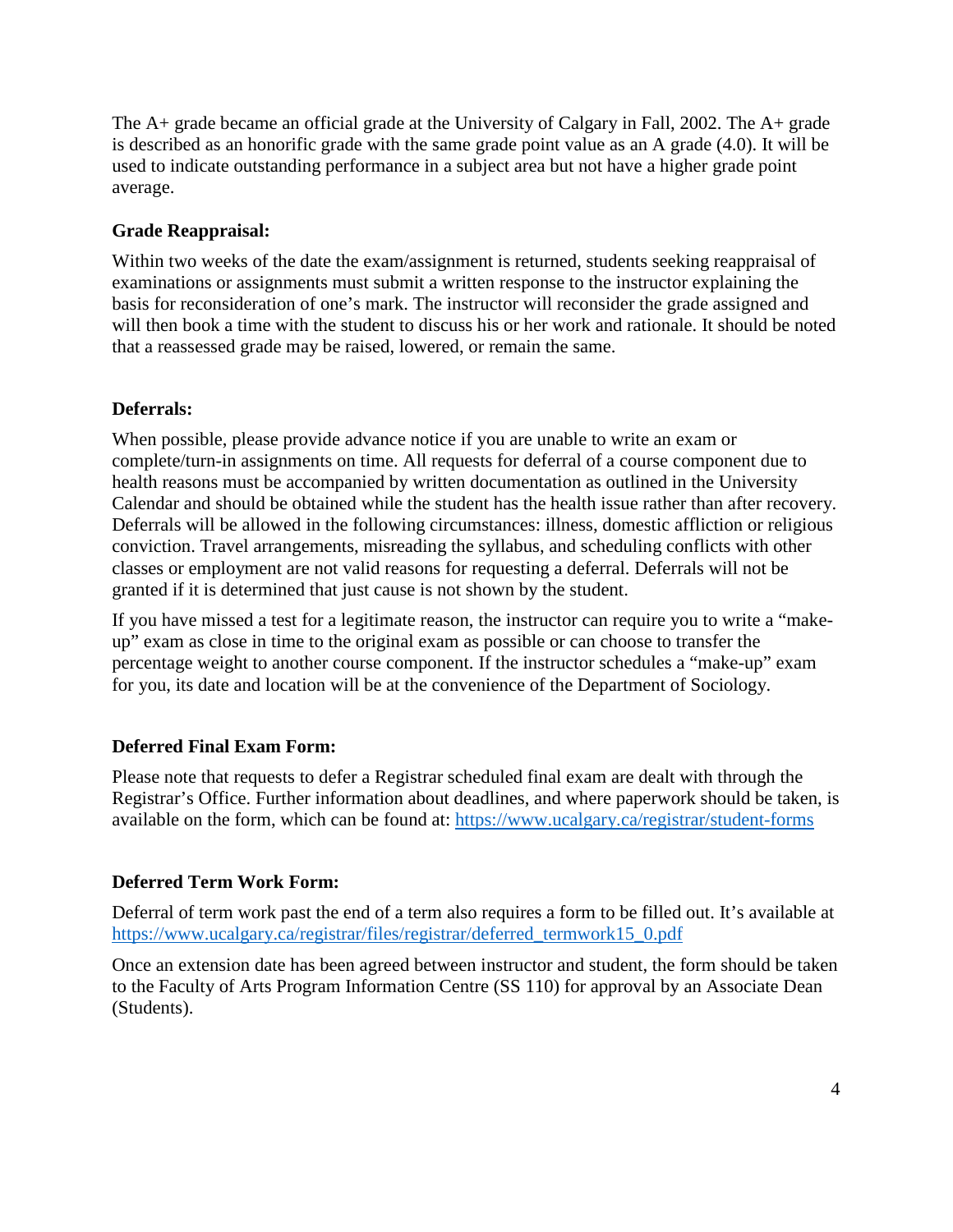# **Email:**

Feel free to contact me over email at any time. Please put your course number and section in your email's subject line, and include a proper salutation, your full name, student ID, and a proper closing in the body of your email. All emails violating customary email conventions will be ignored. All other emails will be answered within one business day. I do not answer emails over the weekend. Please take that into account when emailing me questions pertaining to assignments or exams. If you have a course-related question, please check the course outline first. Questions that can be answered by consulting the course outline will not be answered. Please email me for administrative purposes only, for example, to set up an appointment. Please do not use email as a replacement for an office visit, if there is something you want to discuss. Questions about the course content and readings, concerns about grades, or any other personal issues should be dealt with in-person during my office hours.

# **Ethics Research:**

Students are advised that any research with human subjects--including any interviewing (even with friends and family), opinion polling, or unobtrusive observation--must have the approval of the Faculty Ethics Committee. **In completing course requirements, students must not undertake any human subjects research without discussing their plans with the instructor who will determine if ethics approval is required.**

# **Safewalk:**

The University of Calgary provides a "safe walk" service to any location on Campus, including the LRT, parking lots, bus zones, and campus housing. For Campus Security/Safewalk call 220- 5333. Campus Security can also be contacted from any of the "Help" phones located around Campus.

# **Academic Misconduct:**

Cheating is regarded as a serious academic offense. Students are advised to consult the University Calendar, which presents a Statement of Intellectual Honesty, with definitions and penalties associated with cheating, plagiarism, and other academic misconduct. <https://www.ucalgary.ca/pubs/calendar/current/k-5.html>

## **Handing in Papers and Assignments:**

The main Sociology Department office does not deal with any course-related matters. Please speak directly to your professor.

## **Protection of Privacy:**

The Freedom of Information and Protection of Privacy (FOIPP) legislation does not allow students to retrieve any course material from public places. Anything that requires handing back will be returned directly during class or office hours. If students are unable to pick up their assignments from the instructor, they provide the instructor with a stamped, self-addressed envelope to be used for the return of the assignment.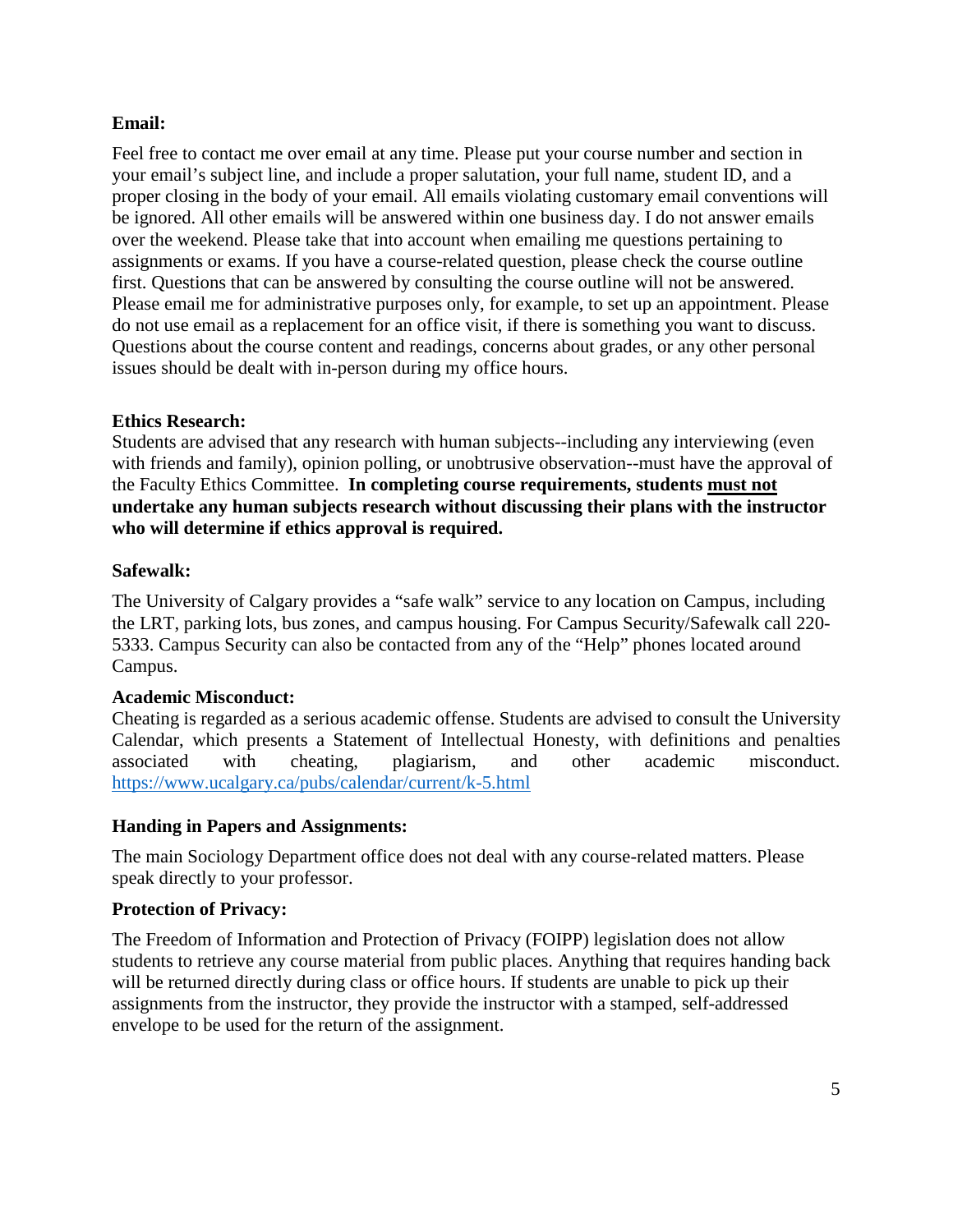# **Student Representation:**

The 2018-19 Students' Union VP Academic is Jessica Revington [\(suvpaca@ucalgary.ca\)](mailto:suvpaca@ucalgary.ca). For more information, and to contact other elected officials with the Student's Union, please visit this link: <https://www.su.ucalgary.ca/about/who-we-are/elected-officials/> You may also wish to contact the Student Ombudsperson for help with a variety of University-related matters: <https://www.ucalgary.ca/ombuds/role>

# **Academic Accommodation:**

The student accommodation policy can be found at: [ucalgary.ca/access/accommodations/policy.](http://www.ucalgary.ca/access/accommodations/policy)

Students needing an Accommodation because of a Disability or medical condition should communicate this need to Student Accessibility Services in accordance with the Procedure for Accommodations for Students with Disabilities

<https://www.ucalgary.ca/policies/files/policies/student-accommodation-policy.pdf> Students needing an Accommodation based on a Protected Ground other than Disability, should communicate this need, preferably in writing, to the course instructor.

# **Emergency Evacuations:**

In the case of fire or other emergency evacuation of this classroom, please proceed to the assembly point at the Professional Faculties Food Court. Please check these assembly point locations for all of your classes at: https://www.ucalgary.ca/emergencyplan/buildingevacuation/assembly-points

# **Technology Use and Electronic Classroom Etiquette:**

Technology can be both a blessing and a curse. In recent years, electronic devices have been the cause of a tremendous amount of disturbance in the classroom. Please get the most out of your (or your parents') hard-earned tuition dollars by devoting your class time exclusively to classroom activities. Please ensure that your cellphones, pagers, or any other electronic devices are turned off and remain off for the duration of the class.

For those taking notes on a laptop please be aware that your screen is visible to those beside you and behind you. I have received many complaints from fellow classmates who have been forced to endure distracting, offensive and otherwise unsuitable images from others' laptops. Please remember that laptops are to be used exclusively for the purposes of taking notes during class.

Checking emails, text messaging, Facebooking or engaging in any other type of internet/or electronic activity during this class is **not permitted.** Those who choose to ignore this rule will be asked to leave my classroom immediately. Students who have been asked to leave my classroom must meet with me before returning. Students taking class notes on a laptop computer will be asked to close their laptops from time to time to answer questions and/or engage in classroom discussion throughout the class.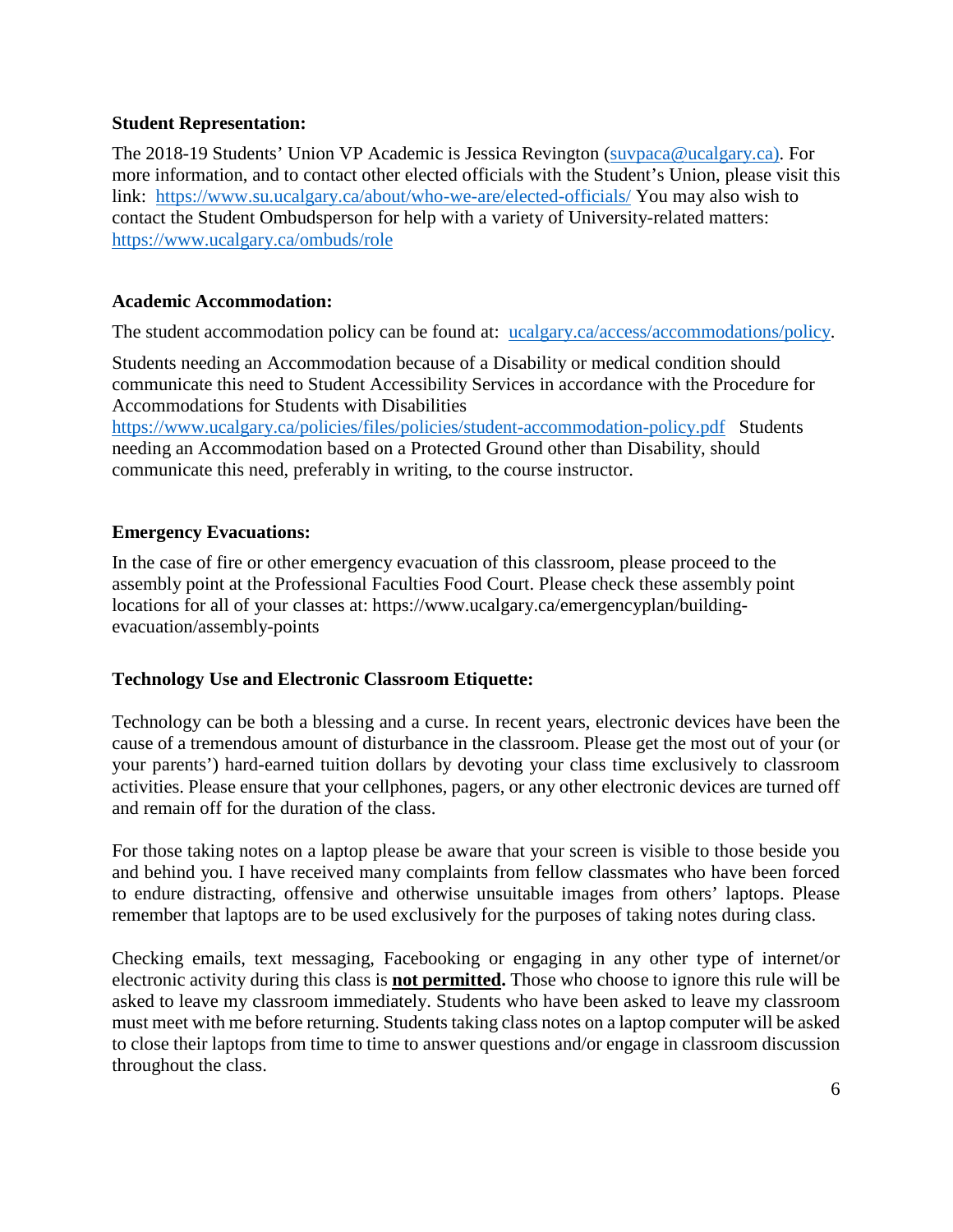**Please be on time for class**. Arriving late for class is very distracting to me and your fellow students. The door will be closed at the beginning of class, if you are late please quietly find a seat near the back of the room and keep your disruption to a minimum.

## **Student Resources**

**[SU Wellness Centre](http://www.ucalgary.ca/wellnesscentre/) [Campus Mental Health Strategy](https://www.ucalgary.ca/mentalhealth/)**

## **My Teaching Philosophy:**

I love to teach and I hope it shows. I believe that learning is an active rather than a passive activity. I want to assist you in your learning journey. Although attendance is not mandatory, I urge you to attend class regularly. I will not post my lecture materials or give you my lecture notes if you are absent. Class discussions, issues raised in class and information obtained from videos, lectures and other class activities can be give you some valuable insights and help you with assignments and exams. You will not have access to that information unless you attend class. I strive to provide a safe and non-competitive learning environment but one that periodically takes students out of their comfort zone. I encourage class discussion as a means of exploring topics, ideas, and sometimes controversies. We may be dealing with sensitive and sometimes contentious issues in class. Your point of view is important but may be challenged by your fellow students or me during this course. Your opinion may differ from those of your classmates. So please, remain open-minded and remember to be respectful of opinions that differ from your own.